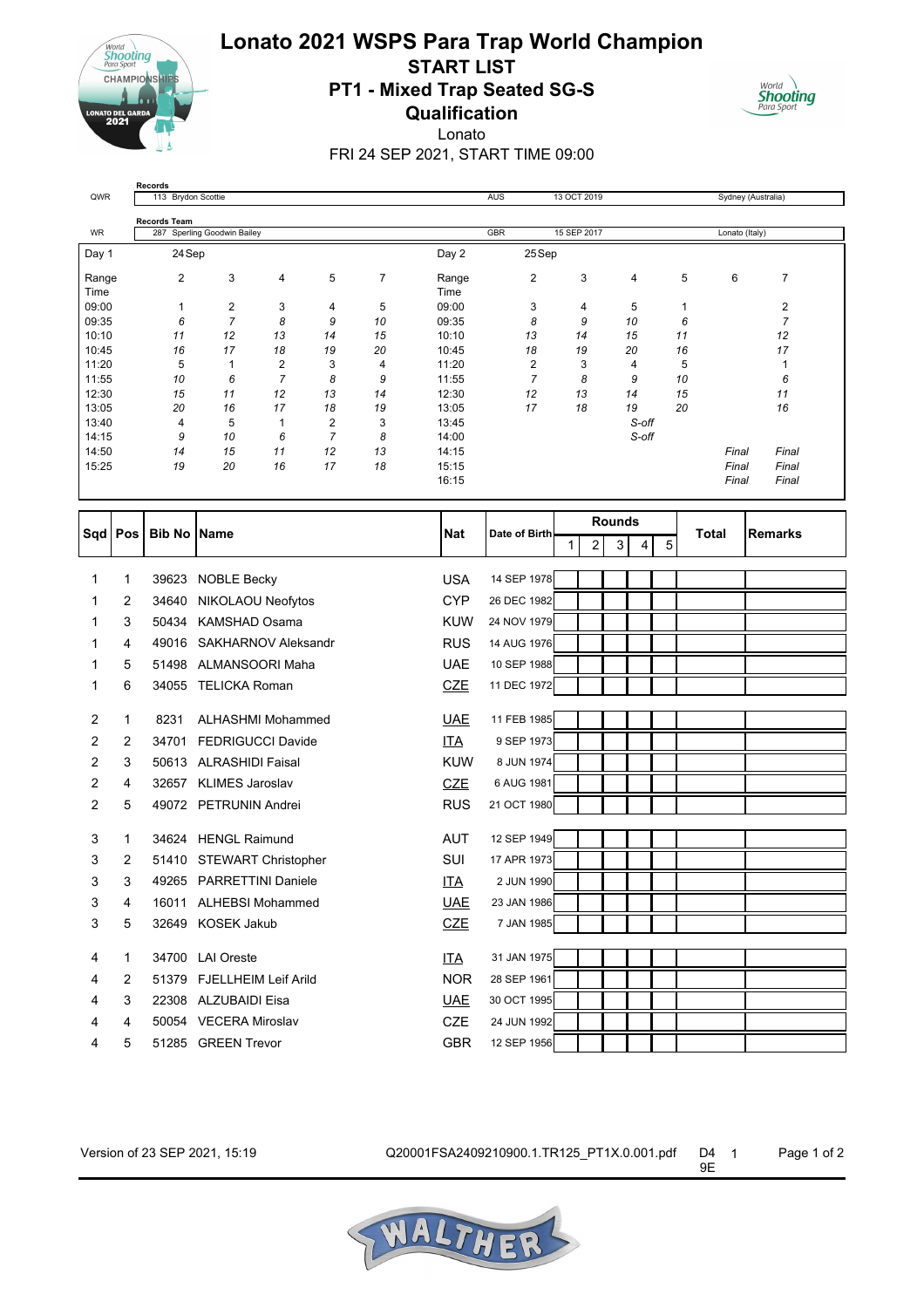| Sqd   Pos |   | <b>Bib No IName</b> |                            | <b>Nat</b> | Date of Birth |                | <b>Rounds</b> |   |   | Total | Remarks |
|-----------|---|---------------------|----------------------------|------------|---------------|----------------|---------------|---|---|-------|---------|
|           |   |                     |                            |            |               | 2 <sub>1</sub> | 3 I           | 4 | 5 |       |         |
|           |   |                     |                            |            |               |                |               |   |   |       |         |
| 5         |   |                     | 35800 ALHEMEIRI Saif       | <b>UAE</b> | 1 OCT 1970    |                |               |   |   |       |         |
| 5         | 2 |                     | 34745 GOMEZ ALBENDEA Pedro | <b>ESP</b> | 17 JUN 1974   |                |               |   |   |       |         |
| 5         | 3 |                     | 34710 MENIA Fabrizio       | ITA        | 24 NOV 1960   |                |               |   |   |       |         |
| 5         | 4 |                     | 34666 BAILEY Paul          | <b>GBR</b> | 30 OCT 1973   |                |               |   |   |       |         |
| 5.        | 5 |                     | 34750 MYLLYMAKI Juha       | <b>FIN</b> | 20 FEB 1969   |                |               |   |   |       |         |

### **Summary**

Number of athletes on this list: 26; Total number of athletes: 26; Total number of teams: 3

| Legend                                        |                                                   |               |                                            |            |        |          | C8E2DAE1    |
|-----------------------------------------------|---------------------------------------------------|---------------|--------------------------------------------|------------|--------|----------|-------------|
| $\qquad \qquad \overbrace{\qquad \qquad }^{}$ | <b>Team Member</b>                                | <b>Bib No</b> | <b>Bib Number</b>                          | <b>Nat</b> | Nation |          |             |
| Pos                                           | <b>Position in Squad</b>                          | QWR           | <b>Qualification World Record</b>          | Sqd        | Squad  |          |             |
| <b>WR</b>                                     | <b>World Record</b>                               |               |                                            |            |        |          |             |
| History                                       |                                                   |               |                                            |            |        |          |             |
|                                               | Release: Approved Version 1 (23.09.2021 15:19:28) |               |                                            |            |        |          |             |
|                                               | Version of 23 SEP 2021, 15:19                     |               | Q20001FSA2409210900.1.TR125 PT1X.0.001.pdf |            |        | D4<br>9E | Page 2 of 2 |
|                                               |                                                   |               |                                            |            |        |          |             |

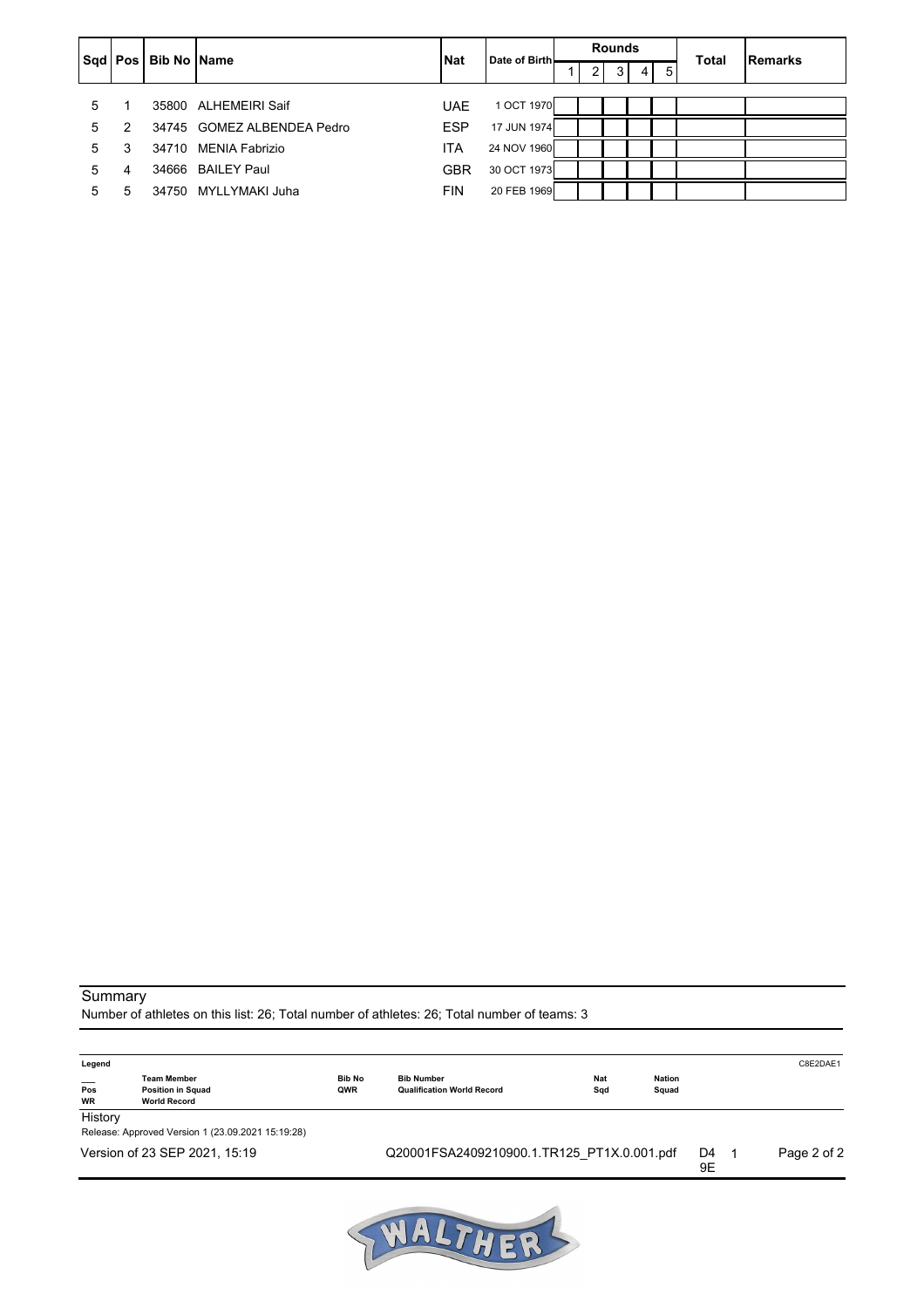

# Lonato 2021 WSPS Para Trap World Champion START LIST PT1 - Mixed Trap Seated SG-S GRAND PRIX **Qualification**



Lonato FRI 24 SEP 2021, START TIME 09:00

| Day 1 | 24 Sep |                         |    |                |                | Day 2 | 25 Sep |    |       |    |       |       |
|-------|--------|-------------------------|----|----------------|----------------|-------|--------|----|-------|----|-------|-------|
| Range | 2      | 3                       | 4  | 5              | 7              | Range | 2      | 3  | 4     | 5  | 6     | 7     |
| Time  |        |                         |    |                |                | Time  |        |    |       |    |       |       |
| 09:00 |        | $\overline{\mathbf{c}}$ | 3  | 4              | 5              | 09:00 | 3      | 4  | 5     |    |       | 2     |
| 09:35 | 6      | $\overline{7}$          | 8  | 9              | 10             | 09:35 | 8      | 9  | 10    | 6  |       |       |
| 10:10 | 11     | 12                      | 13 | 14             | 15             | 10:10 | 13     | 14 | 15    | 11 |       | 12    |
| 10:45 | 16     | 17                      | 18 | 19             | 20             | 10:45 | 18     | 19 | 20    | 16 |       | 17    |
| 11:20 | 5      | $\mathbf{1}$            | 2  | 3              | $\overline{4}$ | 11:20 | 2      | 3  | 4     | 5  |       |       |
| 11:55 | 10     | 6                       | 7  | 8              | 9              | 11:55 | 7      | 8  | 9     | 10 |       | 6     |
| 12:30 | 15     | 11                      | 12 | 13             | 14             | 12:30 | 12     | 13 | 14    | 15 |       | 11    |
| 13:05 | 20     | 16                      | 17 | 18             | 19             | 13:05 | 17     | 18 | 19    | 20 |       | 16    |
| 13:40 | 4      | 5                       |    | $\overline{c}$ | 3              | 13:45 |        |    | S-off |    |       |       |
| 14:15 | 9      | 10                      | 6  | $\overline{7}$ | 8              | 14:00 |        |    | S-off |    |       |       |
| 14:50 | 14     | 15                      | 11 | 12             | 13             | 14:15 |        |    |       |    | Final | Final |
| 15:25 | 19     | 20                      | 16 | 17             | 18             | 15:15 |        |    |       |    | Final | Final |
|       |        |                         |    |                |                | 16:15 |        |    |       |    | Final | Final |

|           |              | Bib No Name |                          |            |                | Rounds |                 |   |              | <b>Remarks</b> |
|-----------|--------------|-------------|--------------------------|------------|----------------|--------|-----------------|---|--------------|----------------|
| Sqd   Pos |              |             |                          | <b>Nat</b> | $\overline{2}$ | 3      | $\vert 4 \vert$ | 5 | <b>Total</b> |                |
|           |              |             |                          |            |                |        |                 |   |              |                |
| 6         | 1            | 7           | <b>PALI Albert</b>       | <b>ALB</b> |                |        |                 |   |              |                |
| 6         | 2            | 21          | <b>LECCA Sandro</b>      | <b>ITA</b> |                |        |                 |   |              |                |
| 6         | 3            | 3           | <b>HOEFS Thomas</b>      | <b>GER</b> |                |        |                 |   |              |                |
| 6         | 4            | 12          | <b>BINETTI Manuel</b>    | ITA        |                |        |                 |   |              |                |
| 6         | 5            | 31          | <b>BUSTI Bruno</b>       | <b>ITA</b> |                |        |                 |   |              |                |
| 6         | 6            | 22          | PAOLETTI Loris           | <b>ITA</b> |                |        |                 |   |              |                |
|           |              |             |                          |            |                |        |                 |   |              |                |
| 7         | $\mathbf{1}$ | 24          | <b>BERTOLO Diego</b>     | <b>ITA</b> |                |        |                 |   |              |                |
|           | 2            | 6           | <b>FALANGA Santo</b>     | ITA        |                |        |                 |   |              |                |
| 7         | 3            | 9           | <b>LAMPIS Alessandro</b> | <b>ITA</b> |                |        |                 |   |              |                |
| 7         | 4            | 19          | <b>DESSI Luigi</b>       | <b>ITA</b> |                |        |                 |   |              |                |
| 7         | 5            | 29          | <b>CASARIN Fabiano</b>   | <b>ITA</b> |                |        |                 |   |              |                |

### **Summary**

Number of athletes on this list: 11; Total number of athletes: 11

| Legend               |                                                   |            |               |                                                   |                          |            | 71C81AEC    |
|----------------------|---------------------------------------------------|------------|---------------|---------------------------------------------------|--------------------------|------------|-------------|
| <b>Bib No</b><br>Sqd | <b>Bib Number</b><br>Squad                        | <b>Nat</b> | <b>Nation</b> | Pos                                               | <b>Position in Squad</b> |            |             |
| History              |                                                   |            |               |                                                   |                          |            |             |
|                      | Release: Approved Version 1 (23.09.2021 15:17:43) |            |               |                                                   |                          |            |             |
|                      | Version of 23 SEP 2021, 15:17                     |            |               | Q20000FSA2409210900.1.TR125 GP PT1X.0.001<br>.pdf |                          | D4 4<br>9E | Page 1 of 1 |
|                      |                                                   |            |               |                                                   |                          |            |             |

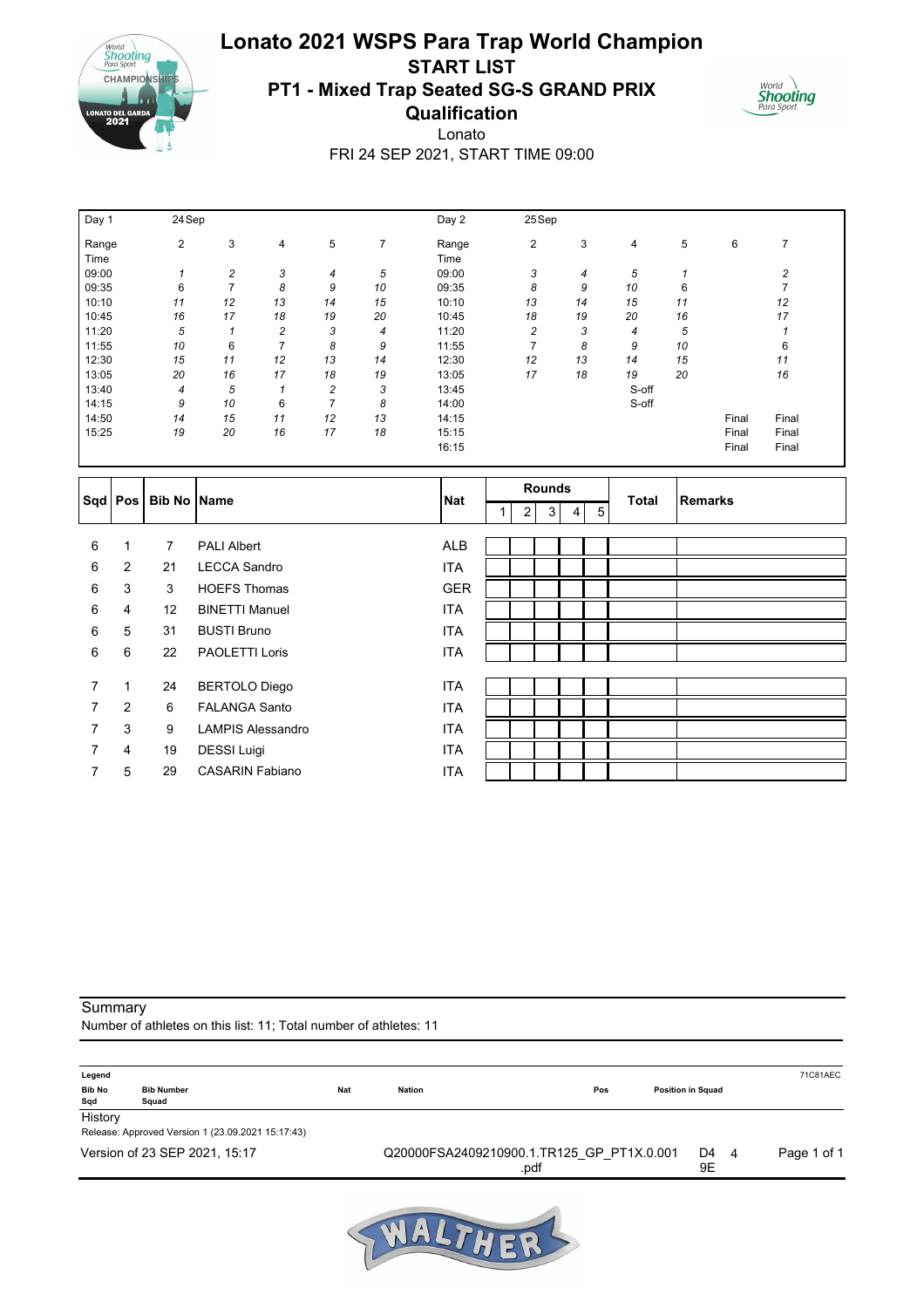

Records

# Lonato 2021 WSPS Para Trap World Champion START LIST PT2 - Mixed Trap Standing (Lower Limb) SG-L **Qualification**



Lonato FRI 24 SEP 2021, START TIME 09:00

| QWR            |                     | 118 Jarvinen Vesa   |                                                |                |                         |                |                          | <b>FIN</b>                 | 15 SEP 2017 |               |          | Lonato (Italy) |                         |  |
|----------------|---------------------|---------------------|------------------------------------------------|----------------|-------------------------|----------------|--------------------------|----------------------------|-------------|---------------|----------|----------------|-------------------------|--|
|                |                     | <b>Records Team</b> |                                                |                |                         |                |                          |                            |             |               |          |                |                         |  |
| WR             |                     |                     | 334 Spagnoli Cuciti Talamo                     |                |                         |                |                          | <b>ITA</b>                 | 6 OCT 2018  |               |          | Lonato (Italy) |                         |  |
| Day 1          |                     | 24 Sep              |                                                |                |                         |                | Day 2                    | 25Sep                      |             |               |          |                |                         |  |
| Range          |                     | 2                   | 3                                              | 4              | 5                       | $\overline{7}$ | Range                    | $\overline{2}$             | 3           | 4             | 5        | 6              | 7                       |  |
| Time           |                     |                     |                                                |                |                         |                | Time                     |                            |             |               |          |                |                         |  |
| 09:00          |                     | 1                   | 2                                              | 3              | 4                       | 5              | 09:00                    | 3                          | 4           | 5             | 1        |                | $\overline{\mathbf{c}}$ |  |
| 09:35          |                     | 6                   | $\overline{7}$                                 | 8              | 9                       | 10             | 09:35                    | 8                          | 9           | 10            | 6        |                | $\overline{7}$          |  |
| 10:10<br>10:45 |                     | 11<br>16            | 12<br>17                                       | 13<br>18       | 14<br>19                | 15<br>20       | 10:10<br>10:45           | 13<br>18                   | 14<br>19    | 15<br>20      | 11<br>16 |                | 12<br>17                |  |
| 11:20          |                     | 5                   | 1                                              | $\overline{c}$ | 3                       | 4              | 11:20                    | $\overline{\mathbf{c}}$    | 3           | 4             | 5        |                | 1                       |  |
| 11:55          |                     | 10                  | 6                                              | $\overline{7}$ | 8                       | 9              | 11:55                    | $\overline{7}$             | 8           | 9             | 10       |                | 6                       |  |
| 12:30          |                     | 15                  | 11                                             | 12             | 13                      | 14             | 12:30                    | 12                         | 13          | 14            | 15       |                | 11                      |  |
| 13:05          |                     | 20                  | 16                                             | 17             | 18                      | 19             | 13:05                    | 17                         | 18          | 19            | 20       |                | 16                      |  |
| 13:40          |                     | 4                   | 5                                              | $\mathbf{1}$   | $\overline{\mathbf{c}}$ | 3              | 13:45                    |                            |             | S-off         |          |                |                         |  |
| 14:15          |                     | 9                   | 10                                             | 6              | $\overline{7}$          | 8              | 14:00                    |                            |             | S-off         |          |                |                         |  |
| 14:50          |                     | 14                  | 15                                             | 11             | 12                      | 13             | 14:15                    |                            |             |               |          | Final          | Final                   |  |
| 15:25          |                     | 19                  | 20                                             | 16             | 17                      | 18             | 15:15<br>16:15           |                            |             |               |          | Final<br>Final | Final<br>Final          |  |
|                |                     |                     |                                                |                |                         |                |                          |                            |             |               |          |                |                         |  |
|                |                     |                     |                                                |                |                         |                |                          |                            |             | <b>Rounds</b> |          |                |                         |  |
| Sqd   Pos      |                     | <b>Bib No Name</b>  |                                                |                |                         |                | Nat                      | Date of Birth              |             |               | Total    |                | <b>Remarks</b>          |  |
|                |                     |                     |                                                |                |                         |                |                          |                            | 2<br>1      | 3<br>4        | 5        |                |                         |  |
| 8              | 1                   |                     | 51436 ALBATHALI Abdulrahman                    |                |                         |                | <b>KUW</b>               | 9 OCT 1988                 |             |               |          |                |                         |  |
| 8              | 2                   | 50050               | KOLAR Milan                                    |                |                         |                | <b>CZE</b>               | 9 APR 1977                 |             |               |          |                |                         |  |
| 8              | 3                   | 51322               | <b>LOGEON Maxime</b>                           |                |                         |                | <b>FRA</b>               | 13 DEC 1992                |             |               |          |                |                         |  |
| 8              | 4                   | 34741               | <b>JARVINEN Vesa</b>                           |                |                         |                | <b>FIN</b>               | 30 APR 1984                |             |               |          |                |                         |  |
| 8              | 5                   | 36193               | TALAMO Raffaele                                |                |                         |                | <u>ITA</u>               | 26 MAR 1966                |             |               |          |                |                         |  |
| 9              | 1                   | 51369               | <b>KUCHURIAN Viktor</b>                        |                |                         |                | <b>RUS</b>               | 15 OCT 1964                |             |               |          |                |                         |  |
| 9              | 2                   | 39306               | <b>SAARINEN Pasi</b>                           |                |                         |                | <b>FIN</b>               | 12 JUL 1962                |             |               |          |                |                         |  |
| 9              | 3                   |                     | 40526 VENTRE Antonino                          |                |                         |                | <u>ITA</u>               | 8 NOV 1988                 |             |               |          |                |                         |  |
| 9              | 4                   | 34644               | <b>DEMETRIOU Nicos</b>                         |                |                         |                | <b>CYP</b>               | 27 JUL 1960                |             |               |          |                |                         |  |
| 9              | 5                   | 34660               | <b>GLOVER George</b>                           |                |                         |                | GBR                      | 21 APR 1994                |             |               |          |                |                         |  |
|                |                     |                     |                                                |                |                         |                |                          |                            |             |               |          |                |                         |  |
| 10             | 1<br>$\overline{2}$ |                     | 51391 PAPAILIA Georgios                        |                |                         |                | <b>CYP</b>               | 17 APR 1980<br>23 SEP 1972 |             |               |          |                |                         |  |
| 10<br>10       | 3                   | 13055               | <b>LIDINSKY Miroslav</b>                       |                |                         |                | <b>CZE</b><br><b>FRA</b> | 24 SEP 1969                |             |               |          |                |                         |  |
| 10             | 4                   | 40364               | <b>GRILHE Philippe</b><br>43285 VERNATA Giulia |                |                         |                | <b>ITA</b>               | 15 MAY 2000                |             |               |          |                |                         |  |
| $10$           | 5                   |                     | 34749 OLORIZ SANZ Ignacio Javier               |                |                         |                | <b>ESP</b>               | 6 MAR 1968                 |             |               |          |                |                         |  |
|                |                     |                     |                                                |                |                         |                |                          |                            |             |               |          |                |                         |  |
| 11             | $\mathbf{1}$        |                     | 50612 ALMUNAIFI Bader                          |                |                         |                | <b>KUW</b>               | 15 FEB 1967                |             |               |          |                |                         |  |
| 11             | 2                   |                     | 39461 DELUBAC Cyril                            |                |                         |                | <b>FRA</b>               | 23 APR 1975                |             |               |          |                |                         |  |
| 11             | 3                   |                     | 51372 STOLIAROV Andrei                         |                |                         |                | <b>RUS</b>               | 18 OCT 1967                |             |               |          |                |                         |  |
| 11             | 4                   |                     | 34703 SPAGNOLI Alessandro                      |                |                         |                | <b>ITA</b>               | 25 FEB 1972                |             |               |          |                |                         |  |

Version of 23 SEP 2021, 15:19 Q20001FSA2409210900.1.TR125\_PT2X.0.001.pdf D4 2 Page 1 of 2 9E

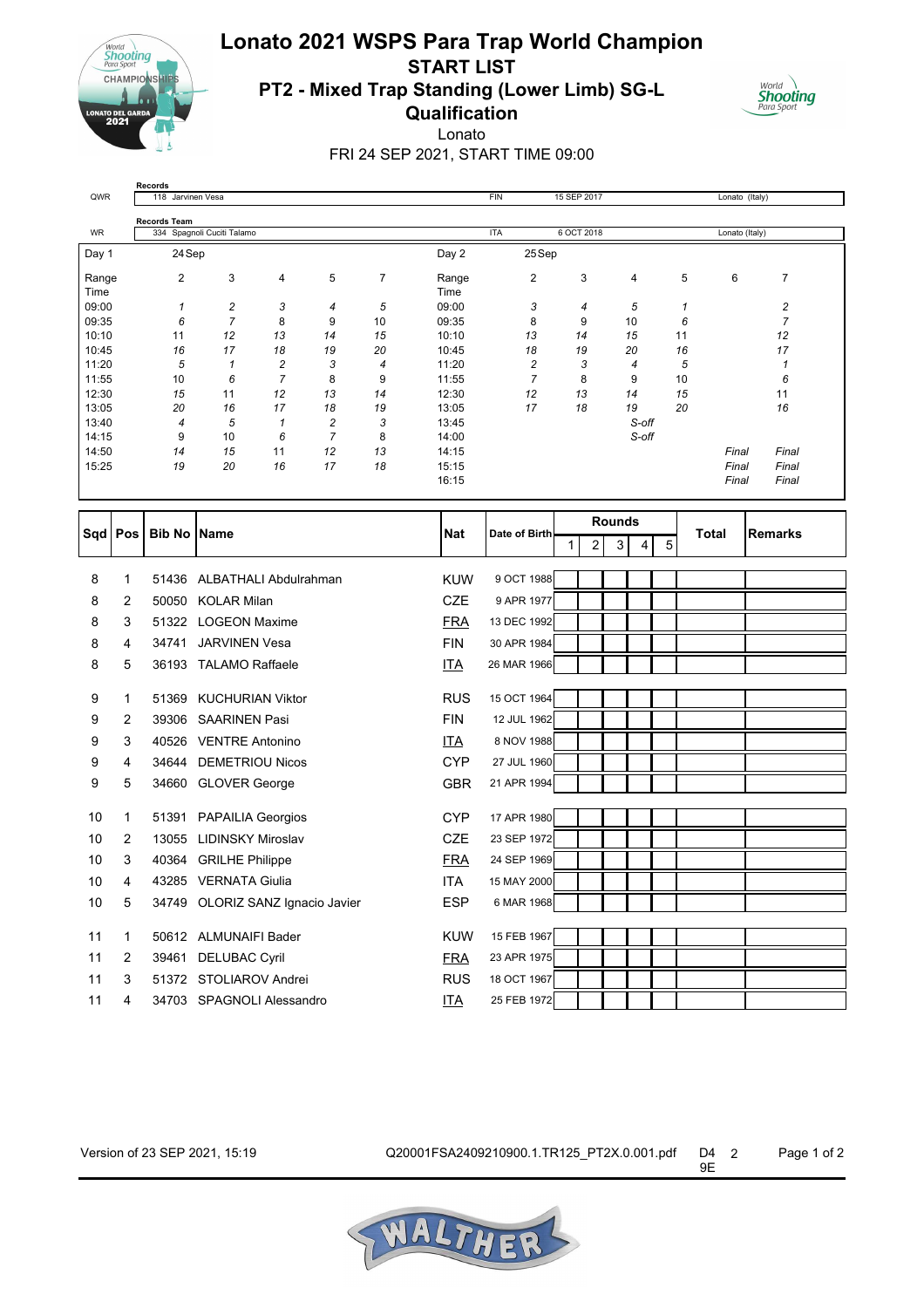

### Lonato 2021 WSPS Para Trap World Champion START LIST PT2 - Mixed Trap Standing (Lower Limb) SG-L GRAND **Qualification**



Lonato FRI 24 SEP 2021, START TIME 09:00

| Day 1 | 24 Sep |                         |    |                |    | Day 2 | 25 Sep         |    |       |    |       |       |
|-------|--------|-------------------------|----|----------------|----|-------|----------------|----|-------|----|-------|-------|
| Range | 2      | 3                       | 4  | 5              | 7  | Range | $\overline{2}$ | 3  | 4     | 5  | 6     | 7     |
| Time  |        |                         |    |                |    | Time  |                |    |       |    |       |       |
| 09:00 |        | $\overline{\mathbf{c}}$ | 3  | 4              | 5  | 09:00 | 3              | 4  | 5     |    |       | 2     |
| 09:35 | 6      | $\overline{ }$          | 8  | 9              | 10 | 09:35 | 8              | 9  | 10    | 6  |       |       |
| 10:10 | 11     | 12                      | 13 | 14             | 15 | 10:10 | 13             | 14 | 15    | 11 |       | 12    |
| 10:45 | 16     | 17                      | 18 | 19             | 20 | 10:45 | 18             | 19 | 20    | 16 |       | 17    |
| 11:20 | 5      | 1                       | 2  | 3              | 4  | 11:20 | 2              | 3  | 4     | 5  |       |       |
| 11:55 | 10     | 6                       | 7  | 8              | 9  | 11:55 | 7              | 8  | 9     | 10 |       | 6     |
| 12:30 | 15     | 11                      | 12 | 13             | 14 | 12:30 | 12             | 13 | 14    | 15 |       | 11    |
| 13:05 | 20     | 16                      | 17 | 18             | 19 | 13:05 | 17             | 18 | 19    | 20 |       | 16    |
| 13:40 | 4      | 5                       |    | $\overline{c}$ | 3  | 13:45 |                |    | S-off |    |       |       |
| 14:15 | 9      | 10                      | 6  | $\overline{7}$ | 8  | 14:00 |                |    | S-off |    |       |       |
| 14:50 | 14     | 15                      | 11 | 12             | 13 | 14:15 |                |    |       |    | Final | Final |
| 15:25 | 19     | 20                      | 16 | 17             | 18 | 15:15 |                |    |       |    | Final | Final |
|       |        |                         |    |                |    | 16:15 |                |    |       |    | Final | Final |

| Sqd   Pos       |                | <b>Bib No Name</b> |                             | <b>Nat</b> |                | <b>Rounds</b>  |                |   | <b>Total</b> | <b>Remarks</b> |
|-----------------|----------------|--------------------|-----------------------------|------------|----------------|----------------|----------------|---|--------------|----------------|
|                 |                |                    |                             |            | $\overline{2}$ | 3 <sup>1</sup> | $\overline{4}$ | 5 |              |                |
|                 |                |                    |                             |            |                |                |                |   |              |                |
| 12              | 1              | 16                 | <b>MARTINELLI Rinaldo</b>   | <b>ITA</b> |                |                |                |   |              |                |
| 12              | 2              | $\overline{2}$     | <b>LIBERT Michel</b>        | <b>BEL</b> |                |                |                |   |              |                |
| 12 <sup>°</sup> | 3              | 33                 | <b>GAMBERINI Daniele</b>    | <b>ITA</b> |                |                |                |   |              |                |
| 12 <sup>°</sup> | 4              | 5                  | <b>MARINOVA Filip</b>       | <b>SVK</b> |                |                |                |   |              |                |
| 12              | 5              | 18                 | FAZZARI Griorgo             | <b>ITA</b> |                |                |                |   |              |                |
|                 |                |                    |                             |            |                |                |                |   |              |                |
| 13              | 1              | 30                 | SALVATORI Guiseppe          | ITA        |                |                |                |   |              |                |
| 13              | 2              | 11                 | POZZI Felice Angelo         | <b>ITA</b> |                |                |                |   |              |                |
| 13              | 3              | 39                 | PONOMARENKO Roman           | <b>RUS</b> |                |                |                |   |              |                |
| 13              | 4              | 23                 | <b>ALBERTI Massimiliano</b> | ITA        |                |                |                |   |              |                |
| 13              | 5              | 17                 | <b>VERZEROLI Battista</b>   | <b>ITA</b> |                |                |                |   |              |                |
|                 |                |                    |                             |            |                |                |                |   |              |                |
| 14              | $\mathbf 1$    | 36                 | <b>PESENTI Antonio</b>      | <b>ITA</b> |                |                |                |   |              |                |
| 14              | $\overline{2}$ | 8                  | <b>DRAGAN</b> Petre         | <b>ROU</b> |                |                |                |   |              |                |
| 14              | 3              | 28                 | <b>FIOROTTO Loris</b>       | <b>ITA</b> |                |                |                |   |              |                |
| 14              | $\overline{4}$ | $\mathbf{1}$       | <b>PYHALA Joonas Mikael</b> | <b>FIN</b> |                |                |                |   |              |                |
| 14              | 5              | 25                 | <b>MEREU Francesco</b>      | <b>ITA</b> |                |                |                |   |              |                |

### **Summary**

Number of athletes on this list: 15; Total number of athletes: 15

| Legend               |                                                   |            |               |                                                   |                          |            | AAEAC160    |
|----------------------|---------------------------------------------------|------------|---------------|---------------------------------------------------|--------------------------|------------|-------------|
| <b>Bib No</b><br>Sqd | <b>Bib Number</b><br>Squad                        | <b>Nat</b> | <b>Nation</b> | Pos                                               | <b>Position in Squad</b> |            |             |
| History              |                                                   |            |               |                                                   |                          |            |             |
|                      | Release: Approved Version 1 (23.09.2021 15:18:38) |            |               |                                                   |                          |            |             |
|                      | Version of 23 SEP 2021, 15:18                     |            |               | Q20000FSA2409210900.1.TR125_GP_PT2X.0.001<br>.pdf |                          | D4 5<br>9E | Page 1 of 1 |
|                      |                                                   |            |               |                                                   |                          |            |             |

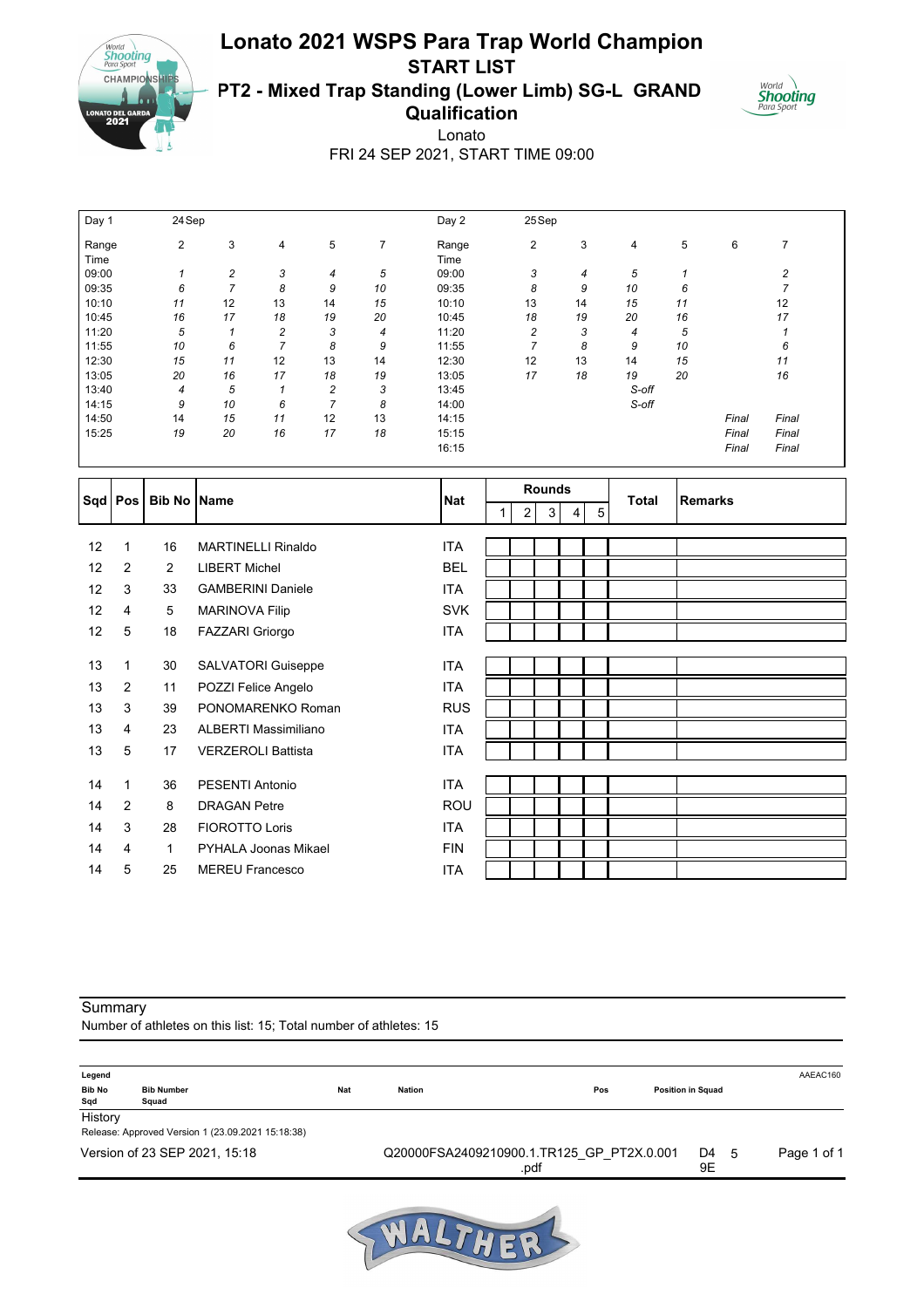

# Lonato 2021 WSPS Para Trap World Champion START LIST PT3 - Mixed Trap Standing (Upper Limb) SG-U **Qualification**



Lonato FRI 24 SEP 2021, START TIME 09:00

| QWR            |   | Records     | 114 Nespeca Francesco              |                |                  |                |                | <b>ITA</b>              | 27 JUL 2019      |               |          | Osijek (Croatia) |                                           |  |
|----------------|---|-------------|------------------------------------|----------------|------------------|----------------|----------------|-------------------------|------------------|---------------|----------|------------------|-------------------------------------------|--|
|                |   |             |                                    |                |                  |                |                |                         |                  |               |          |                  |                                           |  |
| Day 1          |   | 24 Sep      |                                    |                |                  |                | Day 2          | 25Sep                   |                  |               |          |                  |                                           |  |
| Range          |   | 2           | 3                                  | 4              | 5                | $\overline{7}$ | Range          | $\overline{c}$          | 3                | 4             | 5        | 6                | 7                                         |  |
| Time           |   |             |                                    |                |                  |                | Time           |                         |                  |               |          |                  |                                           |  |
| 09:00<br>09:35 |   | 1<br>6      | 2<br>$\overline{7}$                | 3<br>8         | 4<br>9           | 5<br>10        | 09:00<br>09:35 | 3<br>8                  | 4<br>9           | 5<br>10       | 1<br>6   |                  | $\overline{\mathbf{c}}$<br>$\overline{7}$ |  |
| 10:10          |   | 11          | 12                                 | 13             | 14               | 15             | 10:10          | 13                      | 14               | 15            | 11       |                  | 12                                        |  |
| 10:45          |   | 16          | 17                                 | 18             | 19               | 20             | 10:45          | 18                      | 19               | 20            | 16       |                  | 17                                        |  |
| 11:20          |   | 5           | 1                                  | $\overline{c}$ | 3                | 4              | 11:20          | $\overline{\mathbf{c}}$ | 3                | 4             | 5        |                  | 1                                         |  |
| 11:55          |   | 10          | 6                                  | $\overline{7}$ | 8                | 9              | 11:55          | $\overline{7}$          | 8                | 9             | 10       |                  | 6                                         |  |
| 12:30          |   | 15<br>20    | 11<br>16                           | 12<br>17       | 13               | 14             | 12:30          | 12<br>17                | 13<br>18         | 14<br>19      | 15<br>20 |                  | 11<br>16                                  |  |
| 13:05<br>13:40 |   | 4           | 5                                  | $\mathbf 1$    | 18<br>$\sqrt{2}$ | 19<br>3        | 13:05<br>13:45 |                         |                  | S-off         |          |                  |                                           |  |
| 14:15          |   | 9           | 10                                 | 6              | $\overline{7}$   | 8              | 14:00          |                         |                  | S-off         |          |                  |                                           |  |
| 14:50          |   | 14          | 15                                 | 11             | 12               | 13             | 14:15          |                         |                  |               |          | Final            | Final                                     |  |
| 15:25          |   | 19          | 20                                 | 16             | 17               | 18             | 15:15          |                         |                  |               |          | Final            | Final                                     |  |
|                |   |             |                                    |                |                  |                | 16:15          |                         |                  |               |          | Final            | Final                                     |  |
|                |   |             |                                    |                |                  |                |                |                         |                  |               |          |                  |                                           |  |
| Sqd   Pos      |   | Bib No Name |                                    |                |                  |                | Nat            | Date of Birth           |                  | <b>Rounds</b> |          | Total            | <b>Remarks</b>                            |  |
|                |   |             |                                    |                |                  |                |                |                         | 2<br>$\mathbf 1$ | 3<br>4        | 5        |                  |                                           |  |
|                |   |             |                                    |                |                  |                |                |                         |                  |               |          |                  |                                           |  |
| 15             | 1 | 34742       | <b>BRINAS MORA Meliton Antonio</b> |                |                  |                | <b>ESP</b>     | 18 OCT 1969             |                  |               |          |                  |                                           |  |
| 15             | 2 | 34664       | <b>DREVER Mike</b>                 |                |                  |                | <b>GBR</b>     | 9 APR 1982              |                  |               |          |                  |                                           |  |
| 15             | 3 | 51441       | <b>RUDLOFF Samuel</b>              |                |                  |                | <b>USA</b>     | 14 JUN 1993             |                  |               |          |                  |                                           |  |
| 15             | 4 | 34708       | <b>NESPECA Francesco</b>           |                |                  |                | <b>ITA</b>     | 9 FEB 1989              |                  |               |          |                  |                                           |  |
| 15             | 5 |             | 51483 ELKJAER TERP Kenny           |                |                  |                | <b>DEN</b>     | 7 DEC 1980              |                  |               |          |                  |                                           |  |
| 16             | 1 | 43019       | <b>TOMEK Martin</b>                |                |                  |                | <b>CZE</b>     | 25 JUN 1976             |                  |               |          |                  |                                           |  |
| 16             | 2 | 51290       | <b>NANNI Gabriele</b>              |                |                  |                | <u>ITA</u>     | 30 DEC 1991             |                  |               |          |                  |                                           |  |
| 16             | 3 |             | 51373 BULTEMA Sophia               |                |                  |                | <b>USA</b>     | 12 FEB 2004             |                  |               |          |                  |                                           |  |
| 16             | 4 |             | 40473 STYLIANOU Marios             |                |                  |                | <b>CYP</b>     | 14 MAY 1976             |                  |               |          |                  |                                           |  |
| 16             | 5 |             | 50055 WELCH Reuben                 |                |                  |                | <b>GBR</b>     | 18 MAR 2002             |                  |               |          |                  |                                           |  |
|                |   |             |                                    |                |                  |                |                |                         |                  |               |          |                  |                                           |  |
| 17             | 1 |             | 50498 PASTERNAK Aleksei            |                |                  |                | <b>RUS</b>     | 19 MAY 1974             |                  |               |          |                  |                                           |  |
| 17             | 2 | 50047       | <b>BAUMRUK Jan</b>                 |                |                  |                | <b>CZE</b>     | 29 NOV 1967             |                  |               |          |                  |                                           |  |
| 17             | 3 | 51288       | <b>BRUNE Jean-Michel</b>           |                |                  |                | <b>FRA</b>     | 24 JUL 1988             |                  |               |          |                  |                                           |  |
| 17             | 4 | 39464       | <b>CAFAGGI Mirko</b>               |                |                  |                | <b>ITA</b>     | 15 AUG 1973             |                  |               |          |                  |                                           |  |
| 17             | 5 |             | 31822 NOTHUM Steve                 |                |                  |                | LUX            | 15 DEC 1986             |                  |               |          |                  |                                           |  |
|                |   |             |                                    |                |                  |                |                |                         |                  |               |          |                  |                                           |  |
| 18             | 1 |             | 51442 ELROD Brandy                 |                |                  |                | <b>USA</b>     | 9 APR 1984              |                  |               |          |                  |                                           |  |
| 18             | 2 |             | 34643 MARKOULI Rafail              |                |                  |                | <b>CYP</b>     | 23 AUG 1992             |                  |               |          |                  |                                           |  |
| 18             | 3 |             | 43020 DAMEK Tomas                  |                |                  |                | CZE            | 4 OCT 1974              |                  |               |          |                  |                                           |  |
| 18             | 4 |             | 34335 NYBY Kim                     |                |                  |                | <b>DEN</b>     | 30 MAR 1960             |                  |               |          |                  |                                           |  |
| 18             | 5 |             | 34706 POLI Emilio                  |                |                  |                | <b>ITA</b>     | 11 AUG 1967             |                  |               |          |                  |                                           |  |

Version of 23 SEP 2021, 15:20 Q20001FSA2409210900.1.TR125\_PT3X.0.001.pdf D4 3 Page 1 of 2 9E